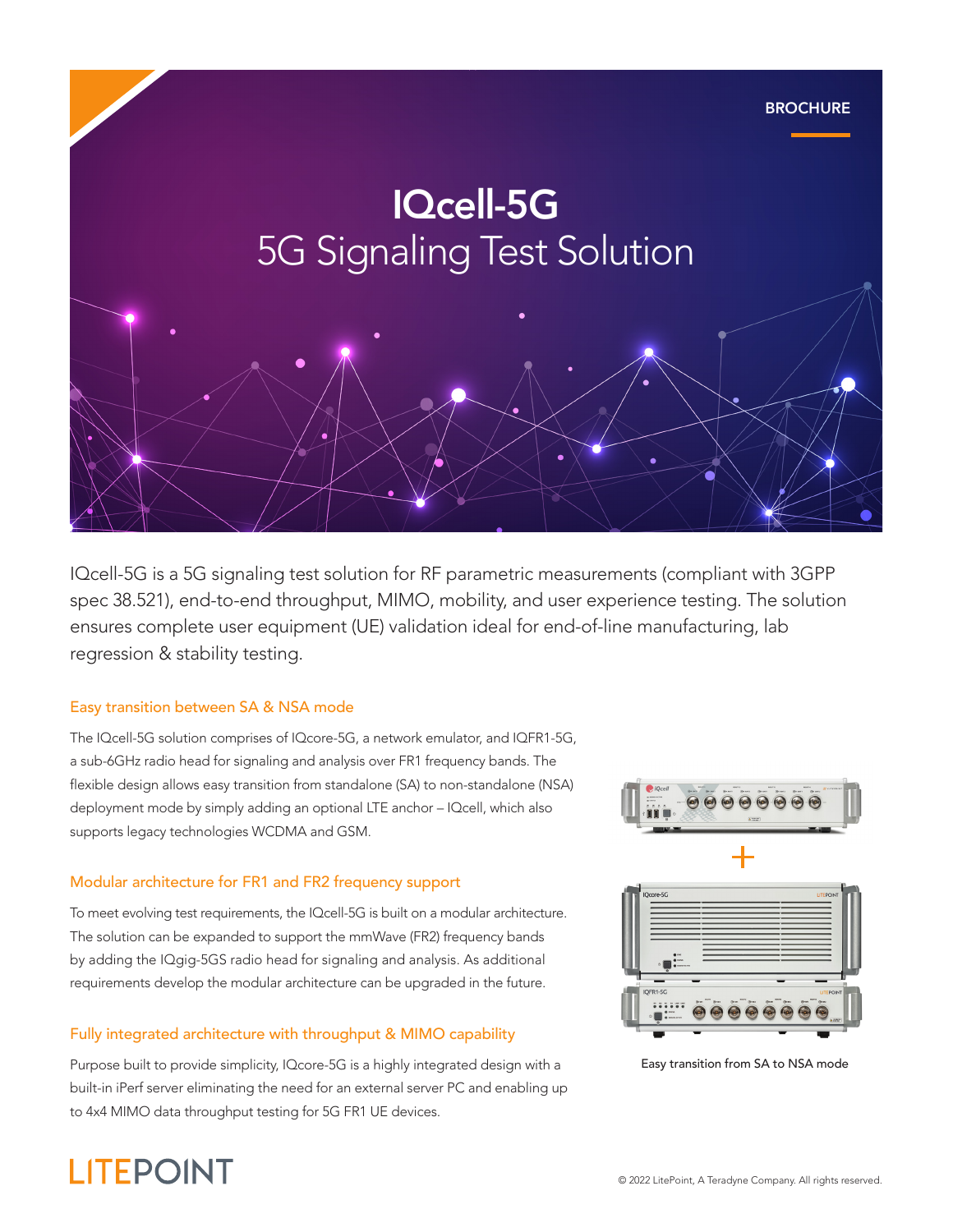#### Speed and economics with multi-cell, multi-DUT architecture

In manufacturing test, the intent is to maximize production throughput. The IQFR1-5G enables four completely independent cells providing four times the capacity of single-cell test equipment. With this, the tester can support concurrent testing of up to four FR1 UE's in conducted and up to 32 UE's in an Over-the-Air (OTA) test environment, significantly improving productivity and minimizing cost of test.

To enable 5G FR1 radiated testing in a controlled test environment, the IQFR1-5G can be connected with the IQ5041 RF enclosure. The test fixture is an optional accessory with an integrated antenna coupler and positioning grid to enable repeatable UE measurements in a shielded environment



#### Reduced test flow development time with IQfact-s

Before a product is released to volume manufacturing, several iterations of hardware and software changes are made to fine tune the device behavior. The IQfact-s software tool is purpose built to enable rapid end-of-line automation and lab regression test to minimize test execution time. The tool allows users to quickly develop test cases without having to develop custom software.